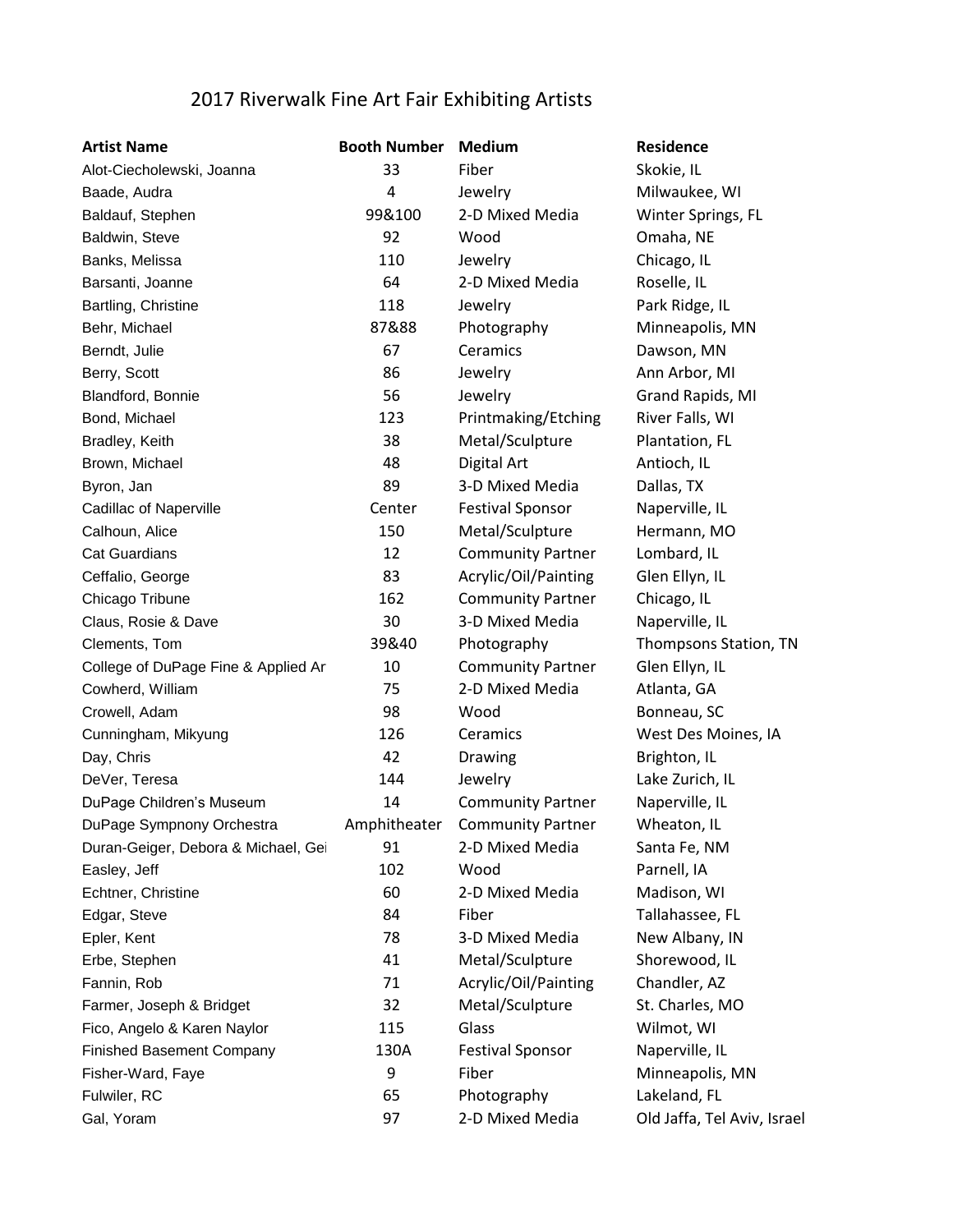| Galbo, John                  | 116&117                  | Photography                 | Saginaw, MI                 |
|------------------------------|--------------------------|-----------------------------|-----------------------------|
| Garcia, Rosario & Enrique    | 139                      | Jewelry                     | Fort Lauderdale, FL         |
| Gelbard, Karen               | 61                       | Fiber                       | Pacific City, OR            |
| George, Michael              | 35                       | Metal/Sculpture             | Scottsdale, AZ              |
| Gilbertsen, David            | 108                      | 2-D Mixed Media             | Silver Lake, WI             |
| Gramarossa Ziegler, Peggy    | 103                      | 2-D Mixed Media             | Pewaukee, WI                |
| Green, Kathleen              | 152                      | Acrylic/Oil/Painting        | Groveport, OH               |
| Gregory, Laurel Peterson     | 109                      | Metal/Sculpture             | Sedalia, CO                 |
| Hager, Mary                  | 20                       | 3-D Mixed Media             | Adell, WI                   |
| Hall, Marge                  | 96                       | Acrylic/Oil/Painting        | Winfield, IL                |
| Hamilton, Pamela             | 24                       | Pastel                      | Geneva, IL                  |
| Harris, Geoffrey             | 128                      | Digital Art                 | Lexington, SC               |
| Hecker, Jon & Patricia       | 127                      | Wood                        | Bloomington, IN             |
| Heuton, Karen                | 105                      | <b>Painting Mixed Media</b> | Grimes, IA                  |
| Hicks, Tara                  | 19                       | Jewelry                     | Fishers, IN                 |
| Hildenbrandt, Chris          | 44                       | Metal/Sculpture             | Louisville, KY              |
| Home Improvement Network     | Festival Sponsor Sponsor |                             | Mundelein, IL               |
| Hsing, Mina                  | 73                       | 2-D Mixed Media             | Evanston, IL                |
| Ingel, Hanan & Erez Epshtein | 156                      | Jewelry                     | Berkeley, CA                |
| Jackson, John Wayne & Paige  | 58&59                    | Metal/Sculpture             | <b>Black Mountain, NC</b>   |
| Johnston, Sharon             | 95                       | Jewelry                     | Dallas, TX                  |
| Kara, John & Rebecca         | $\overline{2}$           | Wood                        | Perryopolis, PA             |
| Kent-Moore, Tim              | 157                      | 2-D Mixed Media             | St. Charles, MO             |
| Kifer, Michael               | 120                      | Ceramics                    | Richland, MI                |
| Krahn, Nancy                 | 74                       | Jewelry                     | Algonquin, IL               |
| Krause, Lynn                 | 148                      | Pastel                      | Woodstock, IL               |
| Kwamena-Poh, William         | 155                      | Watercolor                  | Savannah, GA                |
| LaGrave, Dawn                | 21                       | 2-D Mixed Media             | Leavenworth, KS             |
| Laine, Philippe              | 22                       | Fiber                       | Palm Beach Gardens, FL      |
| Lances, Ira & Sue            | 3                        | Fiber                       | Boca Raton, FL              |
| Langford, Jimmy              | 63                       | Metal/Sculpture             | Cumming, GA                 |
| Lanoue, Guiteau              | 106                      | Fiber                       | Houston, TX                 |
| Leben, John                  | 125                      | Digital Art                 | Saugatuck, MI               |
| Leslie, Tanya                | 147                      | Ceramics                    | Boonesmill, VA              |
| Littman, Susan               | 101                      | Digital Art                 | Chicago, IL                 |
| London, Anne                 | 79&80                    | Drawing                     | Mandeville, LA              |
| Lorber, Randi                | 146                      | Photography                 | Santa Fe, NM                |
| Machart, Diane & George      | 29                       | Glass                       | Monee, IL                   |
| MacKinnon, Mark              | 142                      | Photography                 | <b>Wappingers Falls, NY</b> |
| Madzo, Michael               | 129                      | <b>Painting Mixed Media</b> | Medora, ND                  |
| Mamandi, Rezgar              | 7                        | 3-D Mixed Media             | Lombard, IL                 |
| Marcotte, Timothy            | 90                       | Ceramics                    | Stevens Point, WI           |
| Marshall, Kimberly           | 85                       | 2-D Mixed Media             | Bonita Springs, FL          |
| Mathews, Roger               | 16&17                    | Metal/Sculpture             | Wichita, KS                 |
| McGee, Heather               | 5                        | 2-D Mixed Media             | Oklahoma City, OK           |
| McGee, Melvin                | 112                      | <b>Painting Mixed Media</b> | Green Bay, WI               |
| Menaker, Igor                | 77                       | Photography                 | Grayslake, IL               |